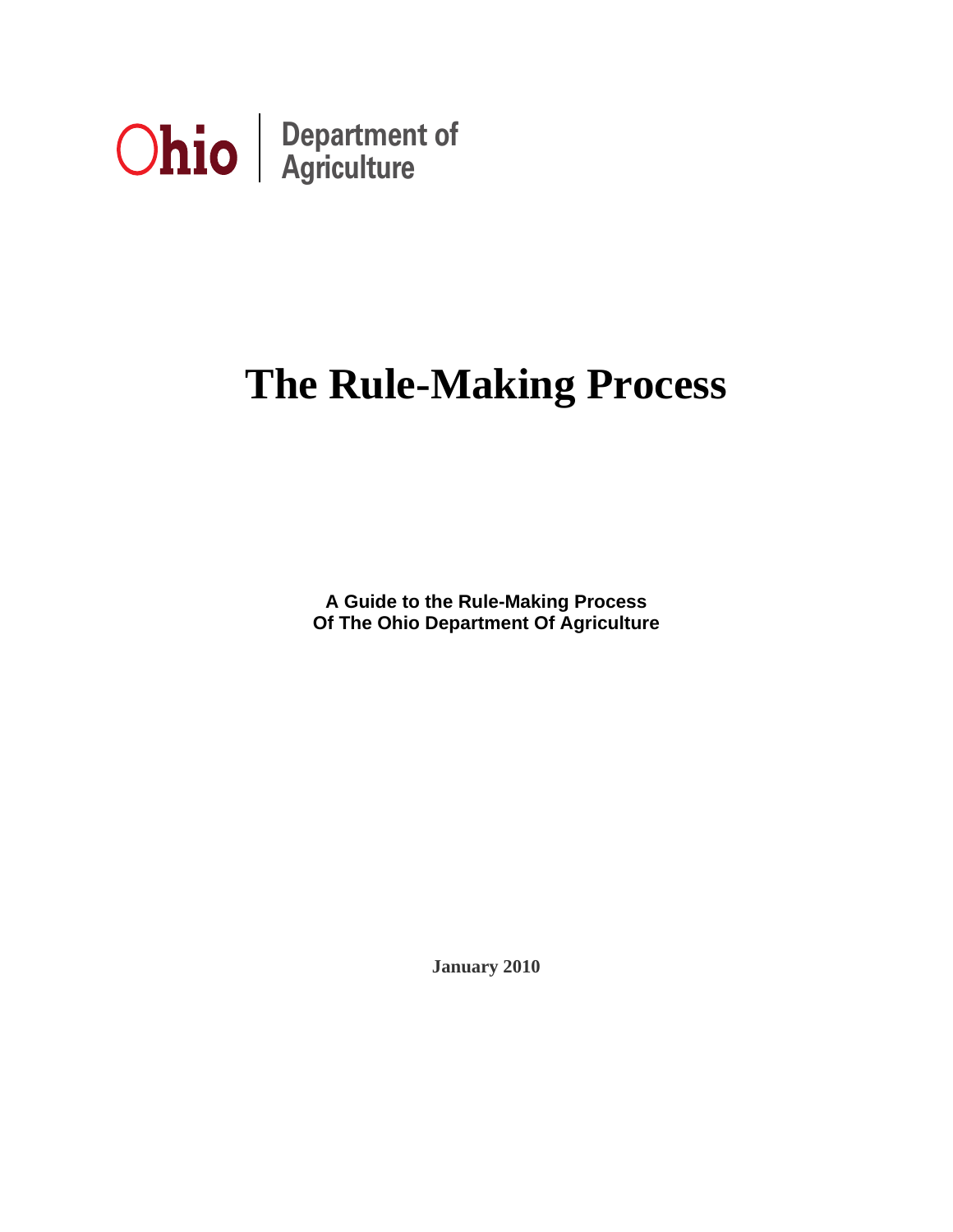## **EXCUTIVE ORDER 2008-04S**

In Executive Order 2008-04S, Governor Strickland required that regulations create an atmosphere in which business and individuals affected by those regulations are treated as partners in indentifying and achieving regulatory goals. Accessibility, flexibility, respect, timely responsiveness, problem solving, and continuous improvement must be the hallmarks of Ohio's approach to regulatory activity. These objectives can only be achieved when the process by which regulations are enacted is transparent and accessible to persons outside of government and when those regulations are crafted so they are easy to understand.

This guide is required by Ohio Revised Code 119.0311 and has been updates to reflect Executive Order 2008-04S. The guide is intended to assist members of the public who participate, or may with to participate, in the rule-making process of the Department of Agriculture.

## **REGULATORY MISSION**

Ohio's Department of Agriculture has regulatory responsibility in four broad areas:

 1. Ensuring the safety and wholesomeness of food and food products from production through processing and distribution to the consumer;

 2. Ensuring that the goods and services purchased by farmers meet the standards established by law;

 3. Ensuring the safe storage, handling and application of agricultural chemicals that can adversely affect the environment; and

 4. Control and eradicate plants and animal diseases that pose a threat to human health and the economic viability of agriculture.

In addition to the foregoing, the Department of Agriculture is responsible for regulating the sealing of weighing and measuring devises used in Ohio, inspection of amusement rides and carnival games, licensing and regulation of auctioneers, the monitoring and eradication of animal diseases in Ohio livestock, and overseeing the establishment and operation of agriculture commodity marketing and promotion programs.

## **Department Organization**

The Department has nine divisions which are directly responsible for the development and enforcement of administrative rules applicable to their areas of responsibility. These division and their primary areas of responsibility are:

## 1. **Division of Animal Industry**

This division is responsible for the enforcement of rules governing the importation and intra-state movement of animals, and the eradication and control of animal diseases. The division also oversees the licensing and regulation of livestock dealers and renderers.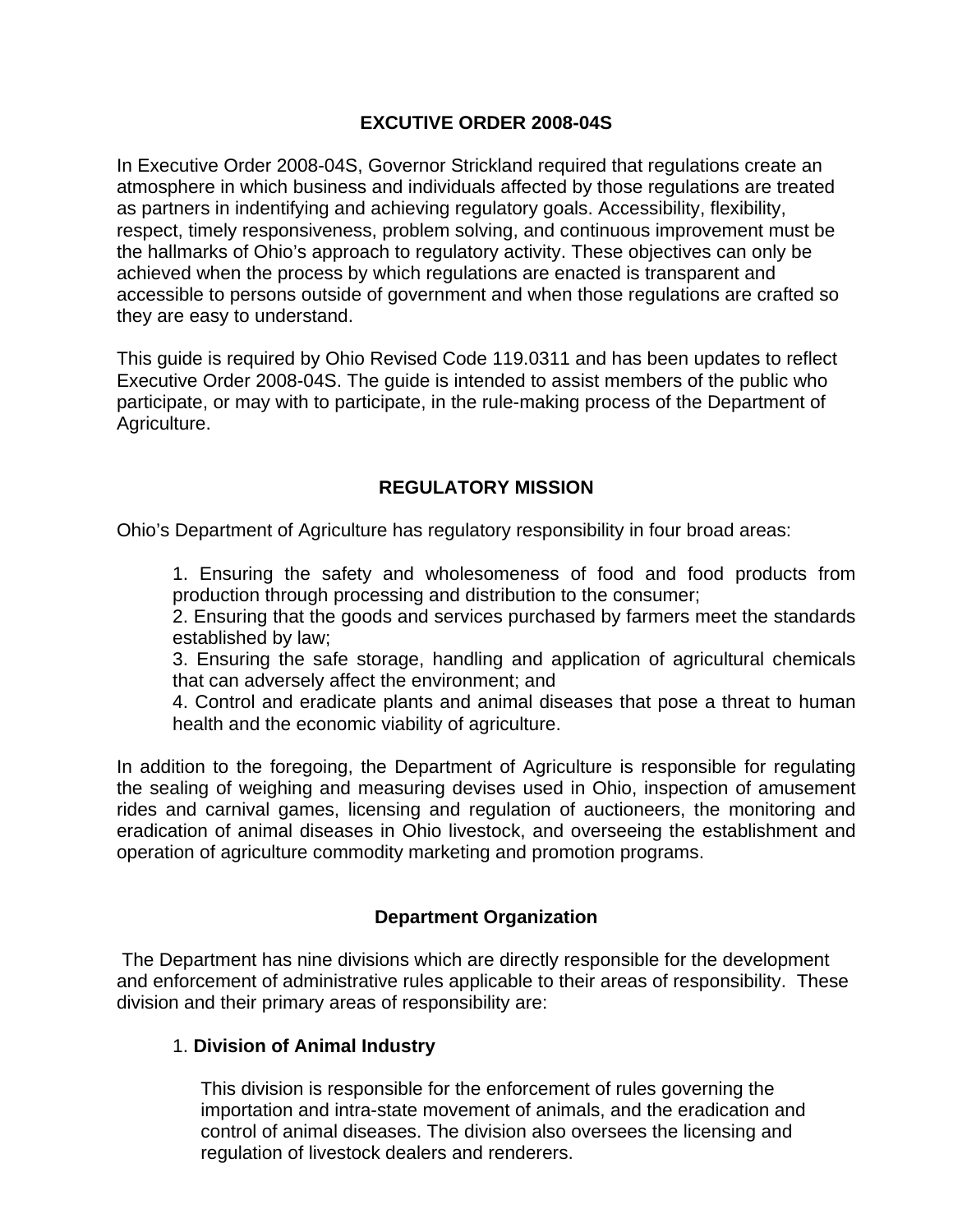#### 2. **Dairy Division**

The processing of raw milk into Grade A milk and milk products such as cheese and ice cream is regulated by this division.

#### 3. **Division of Food Safety**

The inspection of food products, other than meat, poultry, and milk products, from processing through retail sale is carried out by this division. Inspection helps ensure that food products sold in Ohio are safe and wholesome and comply with labeling laws.

#### 4. **Division of Meat Inspection**

The processing of meat and poultry for food and food products is regulated by this division.

#### 5. **Division of Plant Industry**

This division is divided into five sections; Apiary, Pesticides, Plant Pest Control, Feed and Fertilizer and Grain Warehouse.

Collectively the first four sections are responsible for the accurate labeling of feeds, fertilizers, pesticides, and nursery stock being offered for sale. They are also responsible for the safe application, storage and handling of pesticides and fertilizers and the control and prevention of pests and diseases affecting both bees and plants. The division's Grain Warehouse section licenses and audits agricultural commodity dealers for financial integrity.

## 6. **Division of Ride Safety**

Amusement rides and carnival games are licensed and inspected by this division.

#### 7. **Division of Weights and Measures**

All weighing and measuring devices used in commercial transactions in Ohio are inspected and tested for compliance with accuracy standards established by rule.

#### 8. **Division of Markets**

This division oversees the implementation and operation of agricultural commodity marketing programs adopted by farmers. It also manages the Ohio Proud marketing program.

#### 9. **Enforcement Division**

This division conducts investigations on behalf of the Department's other eight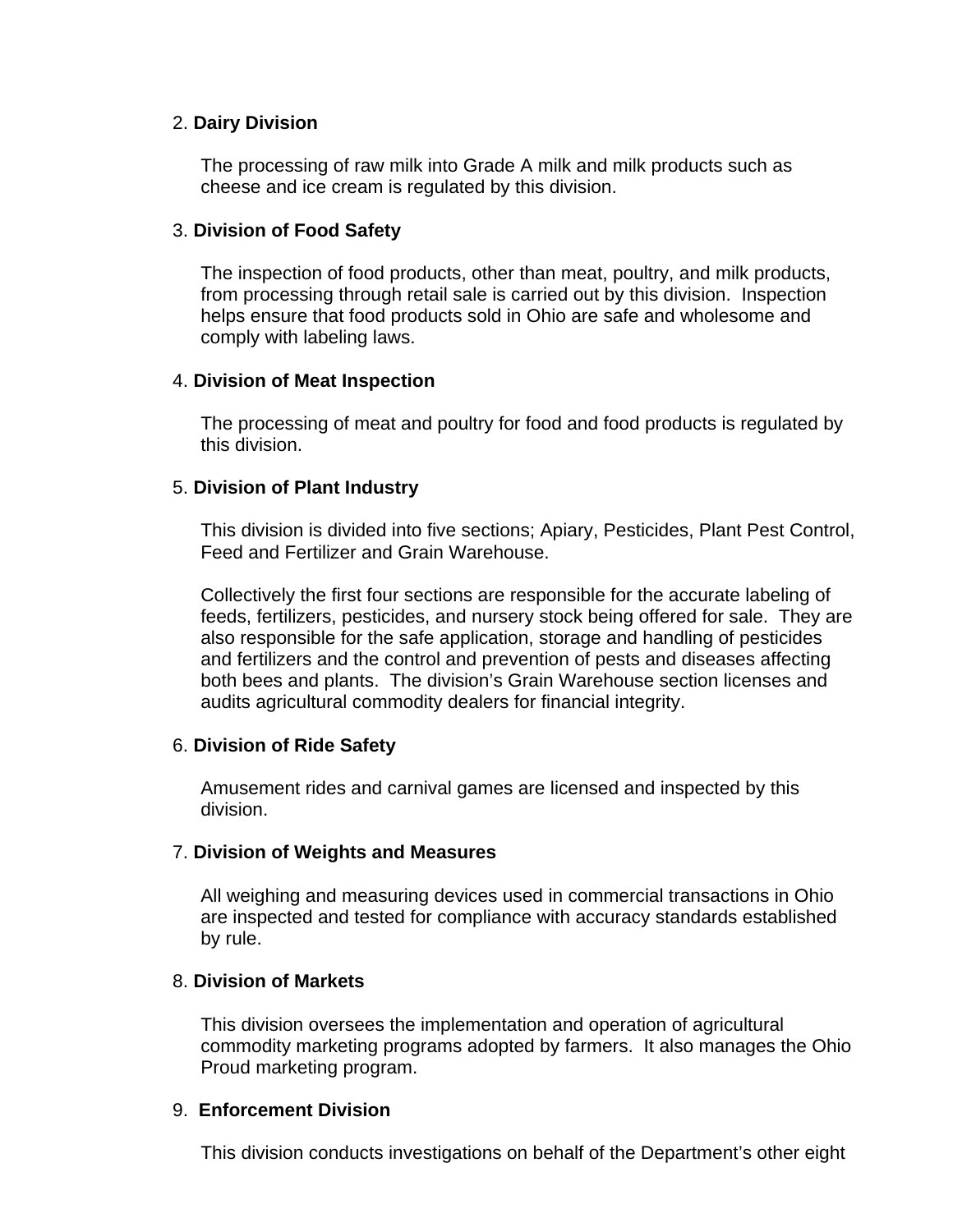divisions as well as for the Ohio Veterinary Board. This division also oversees the licensing and enforcement of all licensed auctioneers and apprentice auctioneers in Ohio.

## **Rule-Making Authority**

The Ohio Revised Code requires and authorizes the Department to adopt administrative rules. Rules are adopted pursuant to Chapter 119, and section 111.15 of the Ohio Revised Code, and become part of the Ohio Administrative Code. The Department may also adopt internal management rules.

# **Steps in the Rule Making Process and Public Participation**

#### **Origin Of Rules**

Rules are adopted by the Department either because they are required by newly enacted legislation or because existing rules, due to fundamental changes in a regulated subject area, no longer effectively implement the intent of the underlying legislation. In the latter case a proposal for rule changes may originate in a division or may come from an interested group outside the Department.

#### **Rule Drafting and Electronic Notification to Interested Parties**

Initially rules are drafted by the division responsible for their enforcement. At this stage the Department has input from a number of different committees, created either by statute or ad hoc, trade associations and public interest groups that are representative of the different interest of people most directly affected by the rules.

Interested parties may register on a centralized electronic system at the Ohio Business Gateway ([www.business.ohio.gov/reform](http://www.business.ohio.gov/reform)) to receive notices and communications regarding the proposed development, amendment, rescission or continuation as "no change" of any rule of interest to them. Interested parties may then submit comments through the Ohio Business Gateway.

The division will review any comments submitted by interested parties. The division will consider each comment, concern or question regarding the draft rule raised during the interested party review and may revise the draft rule as appropriate.

#### **Review and Filing**

When completed, a draft of the rules is sent to the Department's legal section for review. If the rules are in accordance with law and formatted properly they are proposed for adoption and filed with the Joint Committee for Agency Rule Review (JCARR), the Legislative Service Commission, the Secretary of State and the Department of Development's Office of Small Business.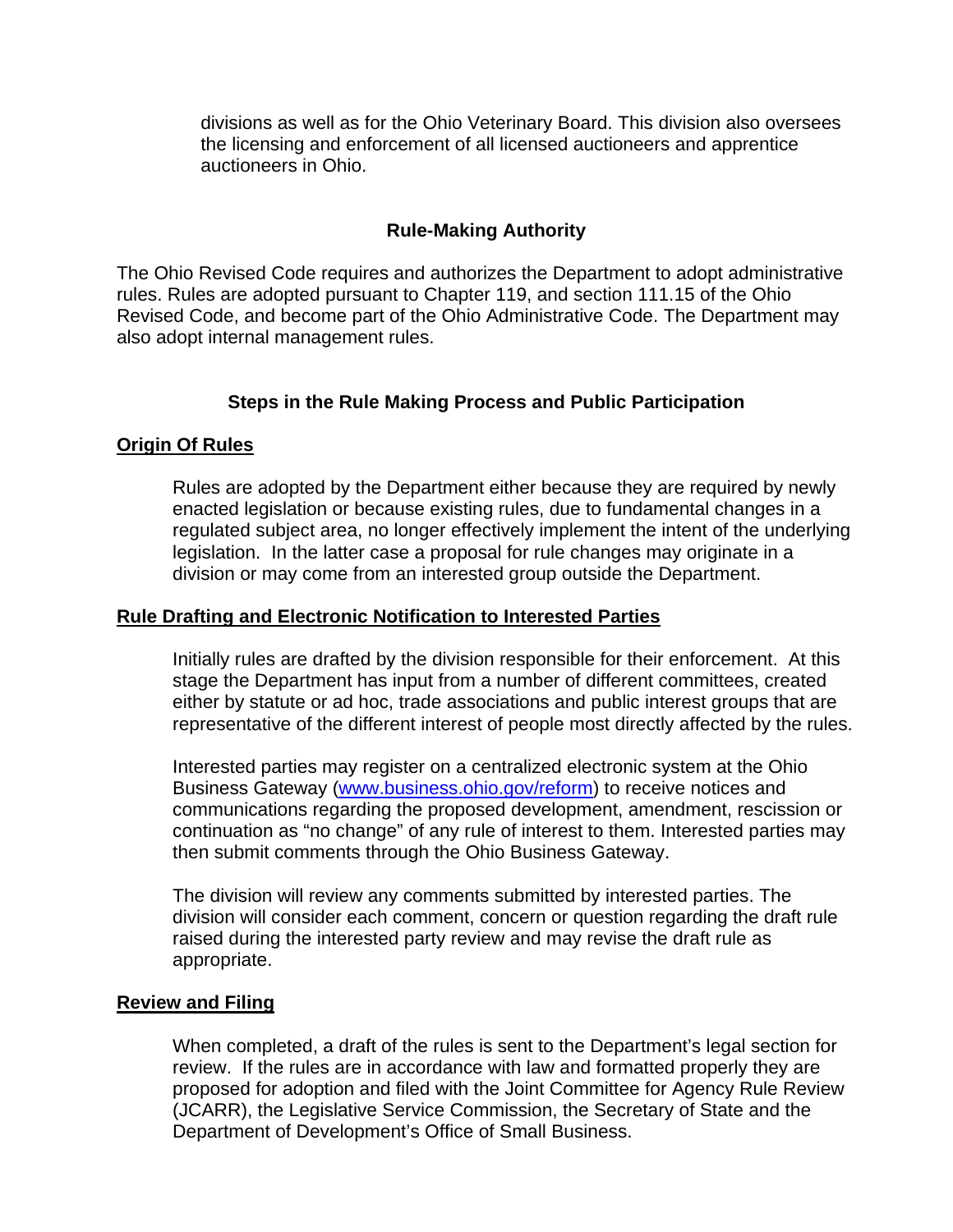At the same time the rules are proposed for adoption and filed, a Common Sense Business Regulation checklist will be completed as required by Executive Order 2008-04S. The executive order calls for a top to bottom review of current rules, eliminating those that are unnecessary or needlessly burdensome while establishing regulatory performance standards that will make Ohio a more competitive place to do business.

## **Notice and Agency Public Hearing**

At the time the rules are filed a public hearing is scheduled and notice is published in the Register of Ohio, [www.registerofohio.state.oh.us](http://www.registerofohio.state.oh.us/). Notice of the hearing and a copy of the rule may also be sent to any organization or persons the Department determines to be directly affected by the proposed rule. In addition to public notice given in the register of Ohio, the agency may give whatever other notice it reasonably considers necessary to ensure notice is given to all persons who are subject to or affected by the proposed rule, amendment, or rescission. The agency is required to provide a copy of the published notice required by 119.03 (A) to any person who requests it and pays a reasonable fee, not to exceed the cost of copying and mailing.

At the Department's public hearing any person affected by the proposed rules may appear, testify in person or through an attorney, or both, and may present his\her position either orally or in writing, offer and examine witnesses and present evidence in support of or in opposition to the proposed rule. All comments submitted to the Department are carefully reviewed and the Department may revise the proposed rule as appropriate.

# **Public Hearing – Joint Committee on Agency Rule Review**

JCARR is a permanent legislative committee composed of members from both houses of the General Assembly. In addition to the Department's hearing, JCARR holds a public meeting in conjunction with its review of the proposed rules.

JCARR has 65 days to review proposed rules to ensure that:

 1. The rules do not exceed the scope of the rule-making agency's statutory authority;

 2. The rules do not conflict with a rule of that agency or another rule-making agency;

 3. The rules do not conflict with the intent of the legislature in enacting the statute under which the rule is proposed; and

 4. The rule-making agency has prepared a complete and accurate rule summary and fiscal analysis of the proposed rule, amendment, or rescission.

At the public meeting Committee members may question representatives from state agencies about any concerns they have regarding a rule and members of the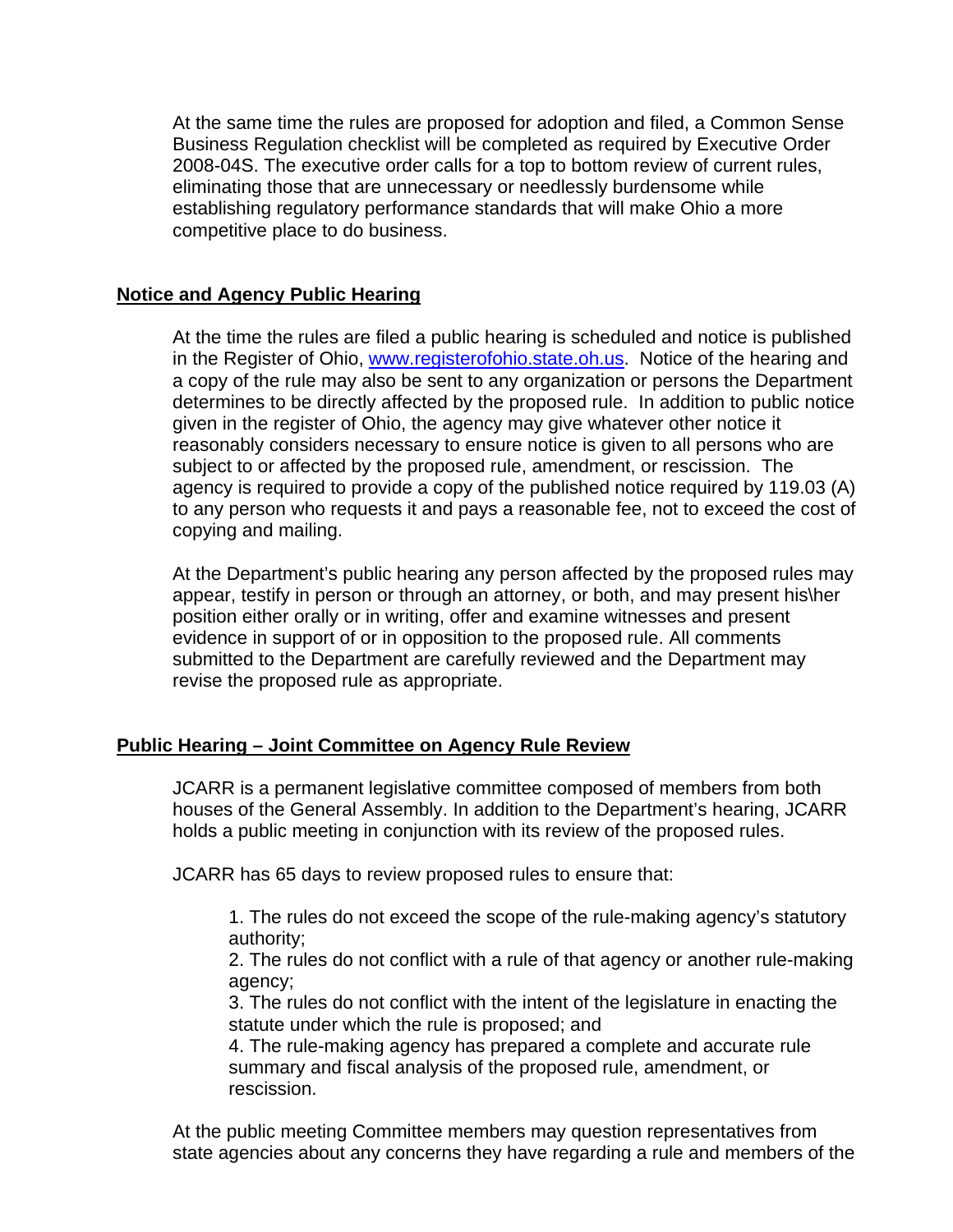public have an opportunity to bring any concerns they have to the Committee's attention.

The Committee's meeting dates and the rules on their agenda may be obtained from their website: [www.jcarr.state.oh.us](http://www.jcarr.state.oh.us/) or by calling them at (614) 466-4086.

## **Finalization of Rules**

 Following JCARR's 65 day review period, the Department adopts the rule and establishes the date the rule becomes effective. The adoption of the final rule is also public noticed in the Register of Ohio at [www.registerofohio.state.oh.us.](http://www.registerofohio.state.oh.us/)

# **PUBLIC INVOLVEMENT AND HOW TO PARTCIPATE**

While the Department has a legal duty to implement legislation through the adoption of rules, the Department needs and welcomes input from members of the public who are affected by the rules. Their expertise and perspective help assure the rules will have both a sound factual and legal basis.

Members of the public may participate in the rule-making process through the following opportunities:

- Signing up to be notified electronically through the Ohio Business Gateway ([www.business.ohio.gov/reform](http://www.business.ohio.gov/reform)) when the review of a rule begins and commenting on the rule.
- Serving on advisory committees, and meeting with associations and advocacy groups.
- Reviewing and commenting on draft rules.
- Viewing the notice of rule proposal and public hearing.
- Attending public hearings conducted by the Department of Agriculture.
- Attending hearings conducted by JCARR.

# **ADDITIONAL INFORMATION**

- The reviews of rules under a Common Sense Business Regulation (CSBR) approach are found on the Ohio Business Gateway at: [www.business.ohio.gov/reform](http://www.business.ohio.gov/reform).
- Rules that have been proposed and public hearing notices may be accessed on the Internet at the Register of Ohio: [www.registerofohio.state.oh.us.](http://www.registerofohio.state.oh.us/)
- Agendas for JCARR hearings on proposed rules may be accessed on the Internet at the JCARR web site: [www.jcarr.state.oh.us](http://www.jcarr.state.oh.us/).
- Current rules for the Department of Agriculture are found at: <http://codes.gov/oac/>.